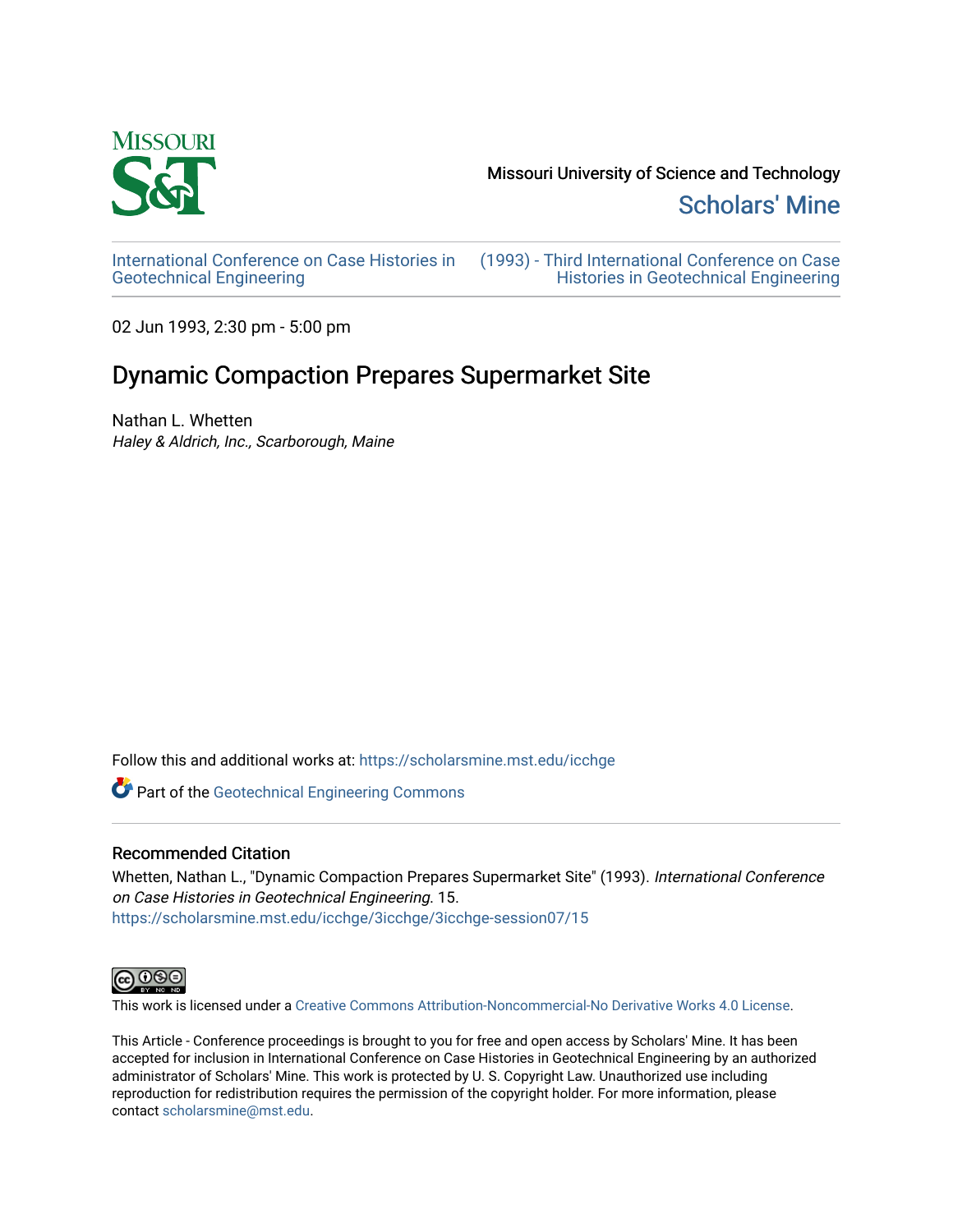

Proceedings: Third International Conference on Case Histories in Geotechnical Engineering, St. Louis, Missouri, June 1-4, 1993, Paper No. 7.02

# **Dynamic Compaction Prepares Supermarket Site**

# Nathan L. Whetten

Senior Geotechnical Engineer, Haley & Aldrich, Inc., Scarborough, Maine

SYNOPSIS This paper presents a case in which dynamic compaction (DC) was used as site preparation for a proposed supermarket. The site was located immediately adjacent to a steep, 15 ft. high slope<br>leading down to the Hudson River. Test borings revealed subsurface conditions consisting of Test borings revealed subsurface conditions consisting of uncontrolled miscellaneous fill extending 10 ft. below river level. Stability evaluations indicated that the slope was unstable under rapid drawdown conditions, and placement of the supermarket at the crest of the slope further decreased its stability. There were also concerns regarding possible selected as a cost-effective way to create a more uniformly dense foundation material, and to improve the factor of safety against deep seated slope failure. Verification test borings were performed after both the first and second DC passes. Vibration data obtained during monitoring of the DC program is presented.

#### INTRODUCTION

In early 1990, Hannaford Bros. Co. proposed the construction of a new Super Shop'n Save Supermarket at the intersection of 126th Street and 2nd Avenue in Troy, New York (refer to Figure 1, Site Plan). The approximately 4- 3/4 acre site was bordered by the Hudson River to the west. A 67,000 sq. ft. one and two story building formerly occupied the site. Most of the site was level with grades ranging<br>from approximately El. 26 to El. 30. approximately Elevations are in feet and are referenced to National Geodetic Vertical Datum minus 4.8 ft.

The riverbank slope was approximately 15-ft. high, heavily wooded, and ranged from approximately 2 horizontal to 1 vertical (2H:1V) to 3H:1V. Localized steeper areas (1.5H:1V) were also present. Normal Hudson River level was El. 17.7, but had recently been observed to be as low as El. 10.9. The 100-year flood level was El. 30.2.

The proposed development called for demolition of the existing structure and construction of the 45,000 sq. ft. supermarket.<br>Proposed floor grade was El. 33.8. Payed Proposed floor grade was El. 33.8. parking and truck access areas were proposed<br>at the front and roar of the facility as at the front and rear of the facility. indicated on Figure 1 and on the schematic section shown in Figure 2, the proposed supermarket was located at the crest of the steep slope leading down to the Hudson River.

# SUBSURFACE CONDITIONS

Subsurface explorations conducted at the site consisted of twenty-eight test borings



Fig. 1. Site Plan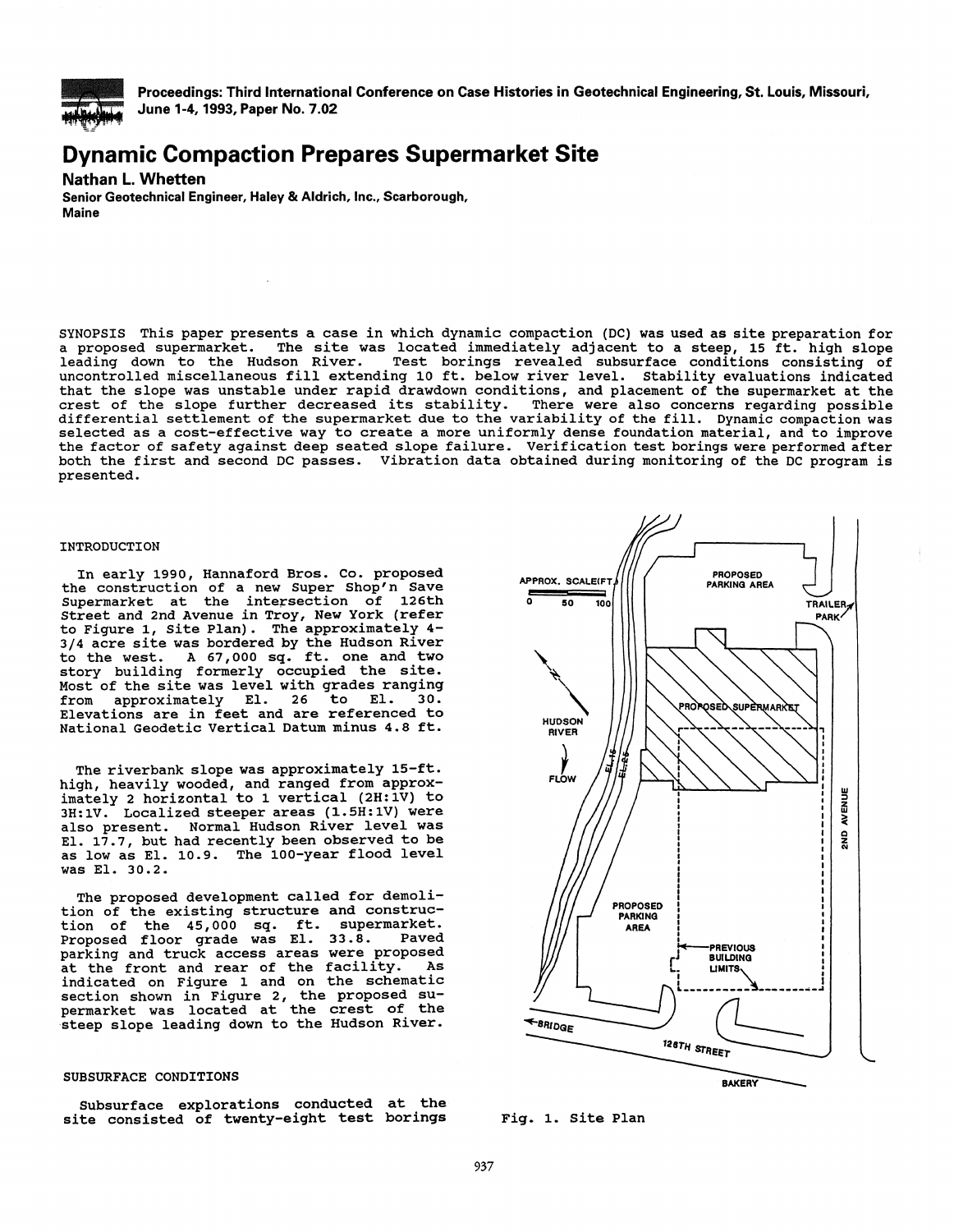and five groundwater observation wells.<br>Standard penetration tests (SPT's) were Standard penetration tests (SPT's) were<br>conducted in each boring at 5-ft. intervals by conducted in each boring at 5-ft. intervals by driving a 1-3/8 in. I.D. split-spoon sampler (no internal liner) using a 140-lb. safety hammer dropped a distance of 30-in. The hammer dropped a distance of 30-in. The<br>hammer was raised using 2 turns of the rope over a cathead.

Soil conditions consisted of miscellaneous fill and relatively minor thicknesses of naturally-deposited alluvium and dense glacial till overlying bedrock. Miscellaneous fill was encountered in thicknesses ranging from 1<br>to 27 ft. The greatest thicknesses of The greatest thicknesses of miscellaneous fill were encountered near the crest of the riverbank adjacent to the Hudson River, and extended up to approximately 10 ft. below river level. The fill was described as dark brown, medium to fine SAND, with variable amounts of silt, glass, brick, ash, cobbles, rubber, concrete, mortar, coal and roots. The<br>range of miscellaneous fill gradation based on the results of laboratory testing is shown on Figure 3. Water levels at the site typically<br>matched Hudson River level or were<br>annroximately 1 to 2 ft, above bedrock. A approximately 1 to 2 ft. above bedrock. typical subsurface profile at the riverbank is shown on Figure 2.





STP N-values within the miscellaneous fill were corrected to account for borehole diameter, hammer and lifting energy, rod length, sampling tube and overburden using the methodology described in Kulhawy and Mayne (1990). Corrected SPT N-values  $(N_1)_{60}$  are plotted versus elevation in Figure 4, and typically ranged from 10 to 20 blows per ft. The average  $(N_1)_{60}$ was about 16.

#### EVALUATION

The Super Shop'n Save Supermarket was designed with column spacings up to 65-ft. wide,<br>column loads up to 250,000 lbs., and  $\begin{bmatrix} \text{to} & 250,000 & \text{lbs.} \end{bmatrix}$ , and relatively heavy floor loads due to the weight of the shelves and product loading. It was critical that no crackinq of the floor occur



Fig. 3. Range Of Miscellaneous Fill Gradation



Fig. 4. Corrected SPT N-Value Versus Elevation

since cracking would be highly visible and a<br>maintenance problem. The miscellaneous fill The miscellaneous fill was not considered to be suitable for direct foundation support due to its uncontrolled<br>nature and variable composition. The floor nature and variable composition. The floor<br>was considered to be susceptible to cracking if constructed as a slab-on-grade due to the potential for soft or loose zones.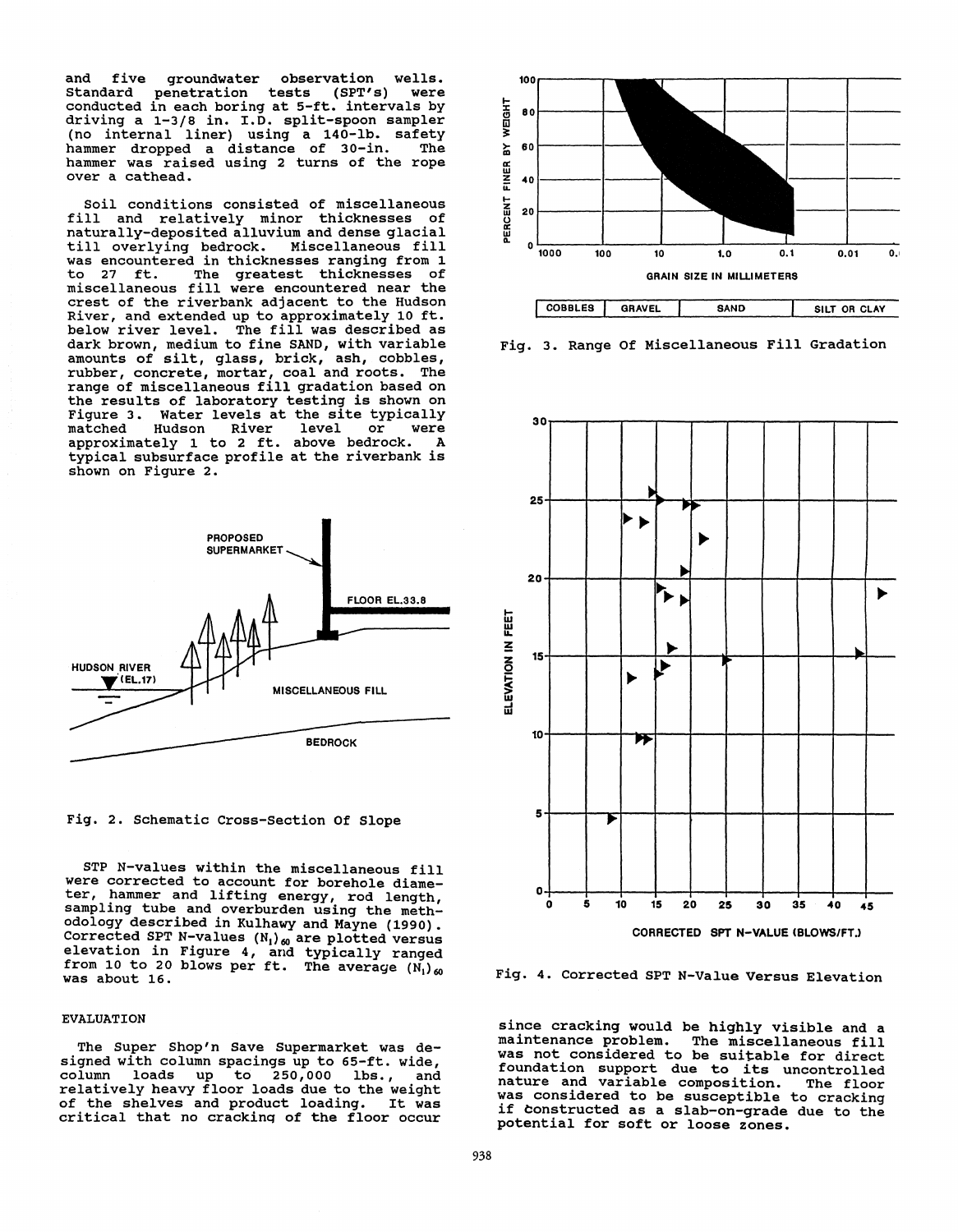Since the proposed supermarket was located immediately adjacent to the crest of the riverbank, slope instability could cause significant damage to both the supermarket and its surrounding paved areas. Therefore, slope stability was an important design issue. The variable composition of the miscellaneous fill nade determination of strength properties<br>difficult. Sophisticated laboratory shear Sophisticated laboratory shear testing was not considered appropriate because of problems in obtaining representative samples. Direct correlation with field SPT data was judged to be the most appropriate<br>method for determination of strength method for determination of properties.

As indicated in Kulhawy and Mayne (1990), the original studies tried to correlate SPT Nvalue directly with internal angle of fric-<br>tion. Early correlations include Meyerhof Early correlations include Meyerhof (1956) and Peck, et. al. (1974), and are summarized as follows:

| TABLE I. |       |  |  | Comparison of Early Correlations |                                  |
|----------|-------|--|--|----------------------------------|----------------------------------|
|          | Angle |  |  |                                  | Between SPT N-Value and Friction |

| SPT N-Value<br>Range<br>(blows/ft.) | Friction Angle<br>(Degrees)<br>Meyerhof<br>(1956) | Friction<br>Angle<br>(Degrees)<br>Peck, et.<br>al. (1974) |  |  |
|-------------------------------------|---------------------------------------------------|-----------------------------------------------------------|--|--|
| $0 - 4$                             | less<br>than 30                                   | less<br>than 28                                           |  |  |
| $4 - 10$                            | $30 - 35$                                         | $28 - 30$                                                 |  |  |
| $10 - 30$                           | $35 - 40$                                         | $30 - 36$                                                 |  |  |
| $30 - 50$                           | $40 - 45$                                         | $36 - 41$                                                 |  |  |
| Greater                             | Greater                                           | Greater                                                   |  |  |
| than 50                             | than 45                                           | than 41                                                   |  |  |
|                                     |                                                   | Source: Kulhawy and Mayne (1990), p. 4-15                 |  |  |

Use of the Meyerhof correlation and an aver-<br>age  $(N_1)_{60}$  value of 10 to 20 blows per ft.<br>suggested that the internal angle of friction was at least 35 degrees. However, the Meyerhof (1956) correlation was judged to be po-tentially unconservative for silty sand. The more conservative Peck et. al. (1974) corre- lation suggested an internal angle of friction of approximately 32 degrees. Use of the Peck et. al. (1974) correlation appears to be the more widely accepted method (Kulhawy and Mayne, 1990).

More recent work revealed that the correlation between SPT N-value and friction angle also depends on stress level and other factors. Schmertmann (1975) presented correlations which included stress level. However, use of the Schmertmann (1975) correlation does not appear to be appropriate for silty sand. Use of the various published correlations which incorporate relative density were not appropriate since the fines content of the miscellaneous fill was generally greater than 15 percent. Due to the high degree of compositional variation in the miscellaneous fill, an internal angle of friction of 32 degrees was selected based on Peck et. al. (1974) for the existing condition.

Slope stability evaluations were performed<br>for the condition with the supermarket founded on spread footing foundations and located at the crest of the riverbank using the computer program GEOSLOPE (originally developed at Purdue University). Failure surfaces were analyzed using both the Modified Bishop Method of Slices and Janbu Block methodologies. Results of slope stability evaluations re-<br>vealed that the slope was only marginally stable under normal operating conditions, and would fail under the condition of rapid drawdown following the 100-yr. flood. In discus-<br>sions with the owner it was agreed that an sions with the owner it was above the owner and a factor of safety of 1.0 against rapid drawdown from the 100-yr. flood. Surficial portions of the riverbank would be allowed to fail under this condition provided that the supermarket was not damaged. Since the Hudson River Floodplain included the riverbank, project permits would not allow the riverbank or its vegetation to be impacted by construction. The vegetation provided a visual barrier and had a beneficial impact on the surficial slope stability.

# DYNAMIC COMPACTION

Several site remediation/preparation<br>alternatives were evaluated including alternatives were evaluated including<br>excavation and replacement of the excavation and replacement of the miscellaneous fill within the limits of the proposed building and area of influence below<br>foundations, and deep foundations. The foundations, and deep foundations. excavation and replacement alternative would have involved excavations up to 25 ft. deep, and extending up to 10 ft. below river level. Removal and replacement of the entire riverbank would have been an unavoidable consequence. Deep foundation systems such as pile support and a structural slab might have eliminated concerns relative to foundation support, but would not have addressed the inadequate slope stability. It was clear that an appropriate solution to the above problems would have to address both the foundation<br>support and slope stability issues support and simultaneously.

Installation of stone columns was considered as a possible solution since it improved both slope stability and foundation support. However, the stone column solution was not selected for economic reasons. The combination of DC, a shallow foundation system and placing the exterior wall footing closest to the riverbank 10 ft. below ground surface was selected as a cost-effective solution which addressed both foundation support and slope stability issues. Placement of the footing closest to the river 10 ft. below ground surface would allow upper portions of the slope to move under less extreme conditions without damaging the supermarket. This footing was designed as a retaining wall assuming no passive pressure on the outside of the wall (i.e. assuming that failure of the fill outside the wall had already occurred during<br>the rapid drawdown condition). DC created a more uniformly dense foundation subgrade material suitable for direct support, and improved slope stability against the deep failure surfaces which could effect the foot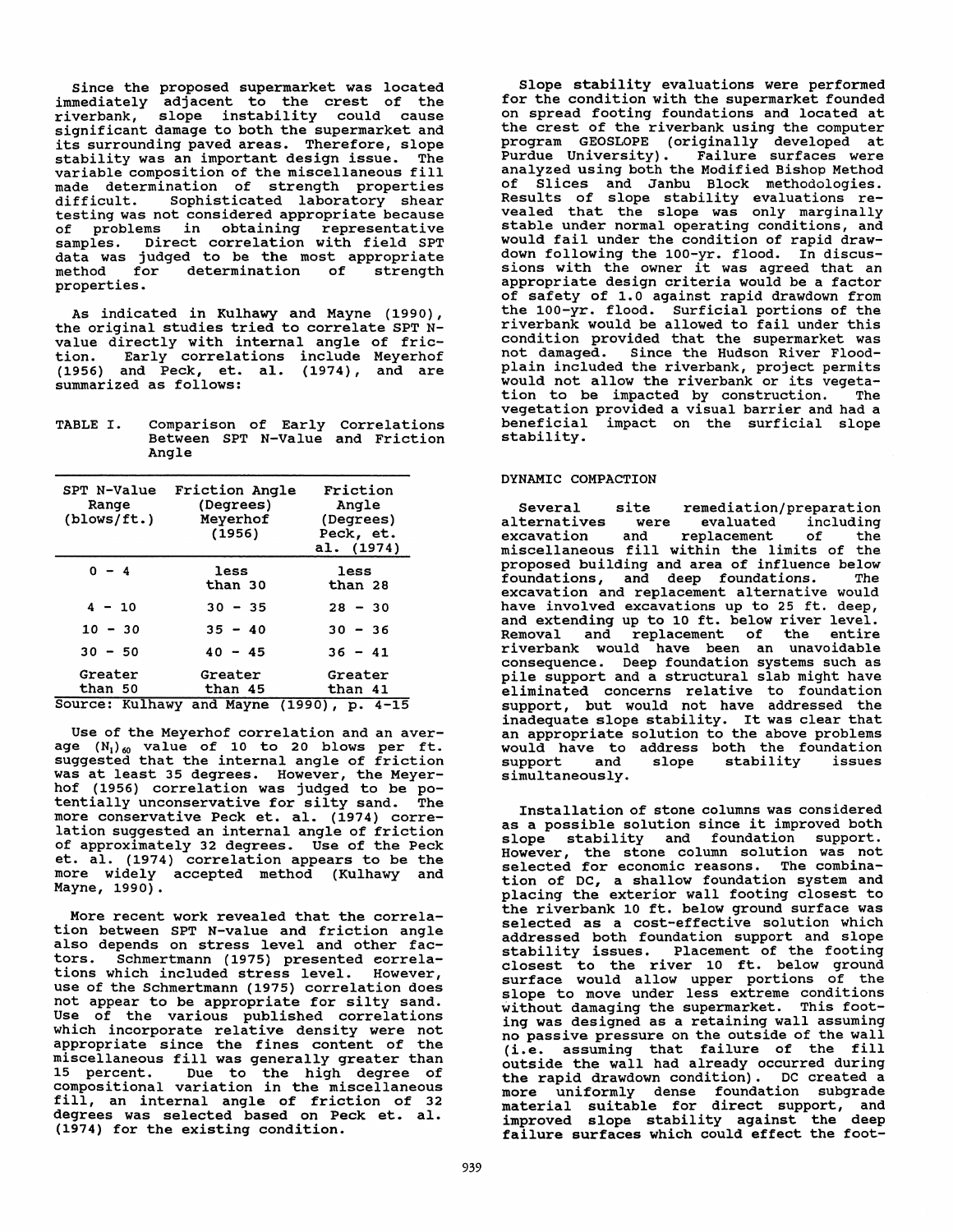ing located closest to the river. A schematic section of the solution is shown on Figure 5.





DC was performed in the areas indicated on Figure 6. These areas included the portion of the proposed building area where thicknesses of fill exceeded approximately 5 ft., and within an approximately 20-ft. wide strip along the crest of the riverbank. The DC program consisted of dropping a 10-ton weight from heights ranging from 25-ft. to 80-ft., 4 to 8 times per impact point, per pass, on a 6-<br>ft. grid pattern. Two passes were made. Two passes were made. After each pass, the area was levelled and rolled with a large self-propelled vibratory roller. The first pass lowered the site by approximately 12-inches; the second pass lowered the site an additional 6 to 8 inches.

Verification test borings were drilled following both the first and second passes to evaluate the degree of densification achieved, corrected SPT data prior to DC, and after the first and second DC passes is presented in Figure 7. Based on a review of SPT data after the second DC pass, SPT N-values typically ranged from 20 to 50 blows per ft.; most of the SPT N-values were above 25 blows per ft. Using the Peck et. al. (1974) correlation, a post-De friction angle of 35 degrees was achieved. This provided the required 1.0 factor of safety against deep seated slope failure for rapid drawdown following the 100 yr. flood.

### VIBRATION MONITORING

Limiting vibrations at nearby structures was a primary goal during DC. Project specifica- tions called for a maximum particle velocity of 0,5 in. per sec. at all nearby structures, and 0.25 in. per sec. at "special interest" structures judged to be either of critical<br>importance or potentially susceptible to or potentially susceptible to<br>to vibrations. Special interest damage due to vibrations. structures are shown on Figure 6 and included the 126th Street Bridge, a bakery and a nearby trailer park. These structures were located approximately 65 ft., 160 ft., and 180 ft. from the nearest impact point, respectively.



## Fig. 6. Limits of DC

Predictions of vibration levels were made during design based on data presented by Lukas<br>(1986). Due to the proximity of special Due to the proximity of special interest structures to some of the DC areas, predicted vibration levels generally exceeded<br>specification limits. Therefore, a DC specification limits. vibration test program was conducted prior to production DC to develop site-specific scaled<br>energy vs. peak particle velocity data. The energy vs. peak particle velocity data. DC test program provided a more accurate prediction of vibration levels and resulted in lowering the drop height to 25 ft. in the vicinity of the bridge.

Four seismographs were used during the test program and production DC to measure vibration levels at the site. typically placed at the nearest special interest structure, and between the DC operation and the other special interest structures. Pre- and post-De condition surveys of all nearby structures were made; no damage<br>resulting from DC was detected. A plot of resulting from DC was detected. measured vibration levels versus scaled energy, including both DC test program and pro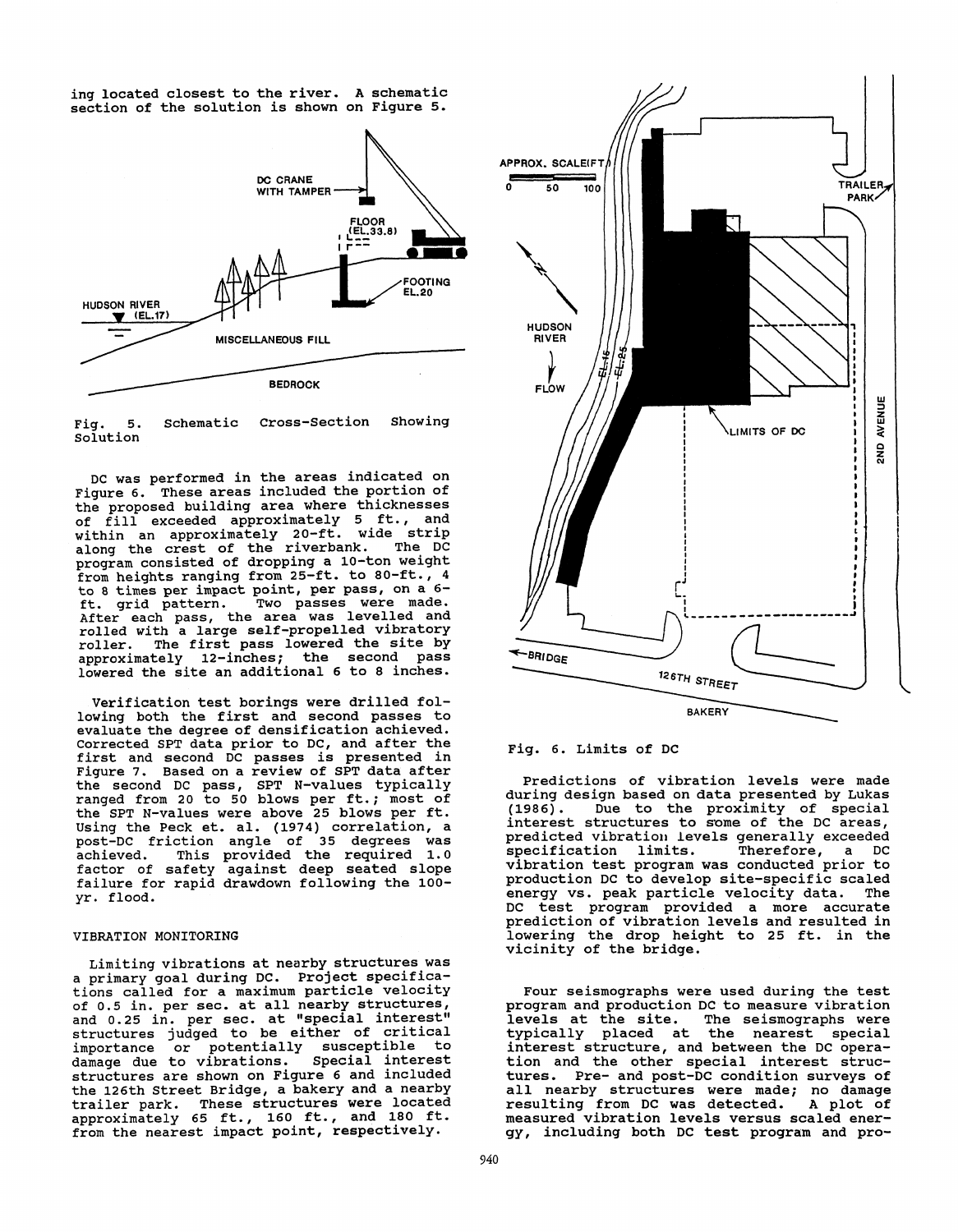duction data, are presented on Figure 8. Measured frequencies of vibration typically ranged from 10 to 25 Hz; the average frequency was approximately 15 Hz.



Fig. 7. Corrected SPT Data Prior To DC

Vibration data indicated on Figure 8 show an increase in particle velocity from the first pass to the second pass. This reflects the increase in miscellaneous fill density between<br>the first and second passes. Figure 9 the first and second passes. presents data showing that particle velocities increased with successive impacts at the same location.

# CLOSURE

This paper presented a case in which DC was used as site preparation and to improve slope stability against the deep failure surfaces which could affect the proposed supermarket. It is an example of the effectiveness of the new soil improvement methodologies which have recently been developed.





Fig. 8. Vibration Monitoring Data



o PASS 1 **..t.** PASS 2

Fig. 9. Vibrations From Successive Impacts At The same Impact Point

## REFERENCES

- Kulhawy, F.H., and P.W. Mayne (1990), "Manual on Estimating Soil Properties for Foundation Design", EL-6800, Research Project 1493-6, Electric Power Research Institute, Palo Alto, California, pp. 4-13 to 4-16.
- Lukas, R.G. (1986), "Dynamic Compaction for Highway Construction Volume 1: Design and Construction Guidelines", Report No. FHWA/RD-86/133, Federal Highway Administration, washington, D.c., pg. 99.
- Meyerhof, G.G. (1956), "Penetration Tests and Bearing capacity of Cohesionless Soils", Journal of the Soil Mechanics and Foundations Division, ASCE, Vol. 82, SM1, pp. l-19.